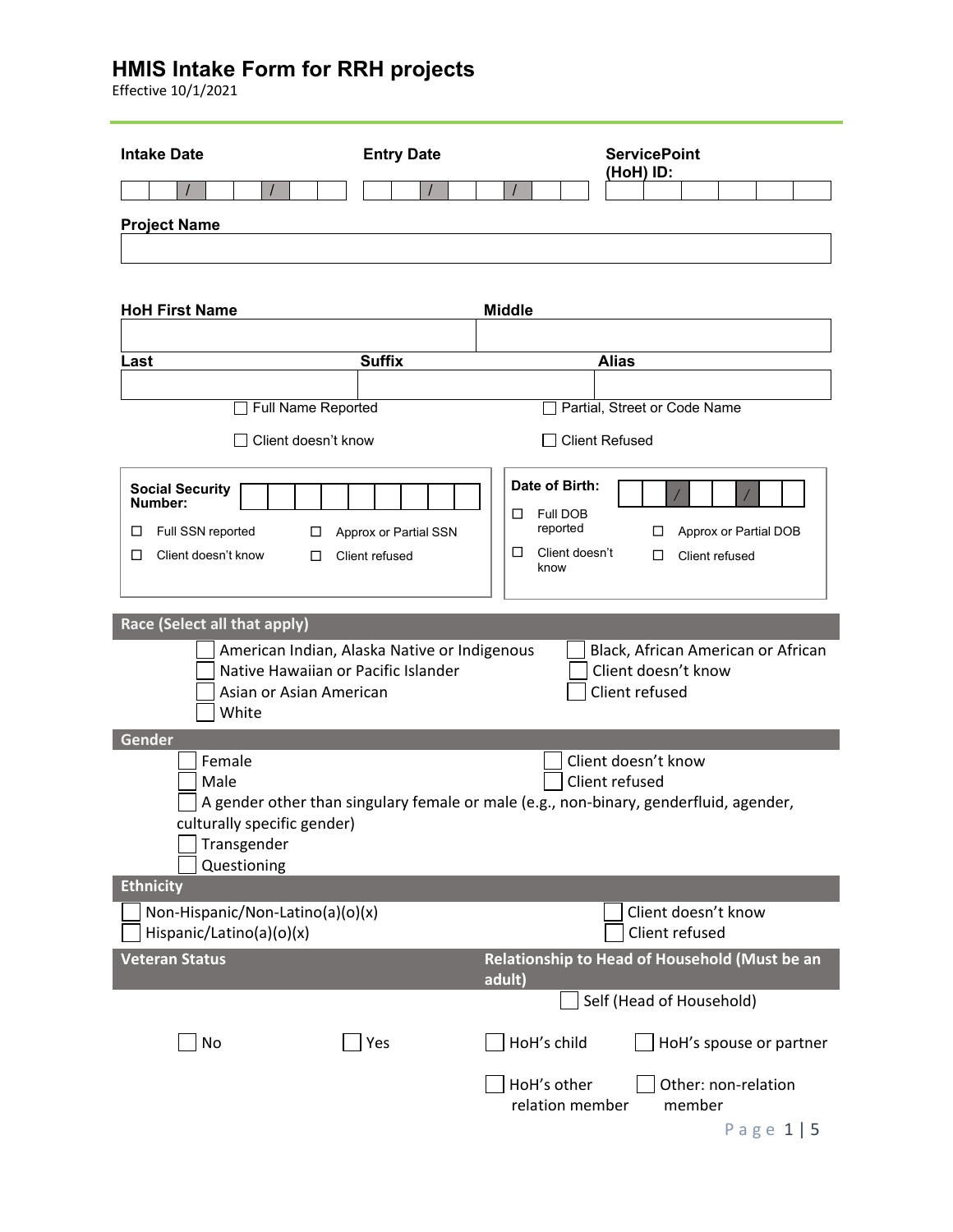Effective 10/1/2021

| <b>Housing Move-in Date</b>          |                                                                                |
|--------------------------------------|--------------------------------------------------------------------------------|
|                                      | Based on the housing move-in date above, what county was the client housed in? |
| <b>Unit Address</b>                  |                                                                                |
| <b>Unit City</b>                     |                                                                                |
| <b>Unit Zip</b>                      |                                                                                |
| Number of bedrooms in unit           |                                                                                |
| Number of people in unit             |                                                                                |
|                                      |                                                                                |
| <b>Health Insurance</b><br><b>No</b> | Client doesn't know                                                            |

| Yes (identify source below)               | Client                                   |
|-------------------------------------------|------------------------------------------|
| Source:                                   |                                          |
| Medicaid                                  | Medicare                                 |
| State Children's Health Insurance (KCHIP) | <b>VA Medical Services</b>               |
| <b>Employer-Provided Health Insurance</b> | Health Insurance obtained through COBRA  |
| Private Pay Health Insurance              | <b>State Health Insurance for Adults</b> |
| Indian Health Services Program            | Other:                                   |
|                                           |                                          |

| <b>Disability</b>                                                                                                              |                                                                                                                                                      |                                 |                                              |                                          |                      |                          |
|--------------------------------------------------------------------------------------------------------------------------------|------------------------------------------------------------------------------------------------------------------------------------------------------|---------------------------------|----------------------------------------------|------------------------------------------|----------------------|--------------------------|
| Do you have a physical, mental or emotional Impairment, a post-traumatic stress disorder, or brain injury; a                   |                                                                                                                                                      |                                 |                                              |                                          |                      |                          |
| No.                                                                                                                            | development disability, HIV/AIDS, or a diagnosable substance abuse problem?<br>Yes (indicate type(s) below)<br>Client refused<br>Client doesn't know |                                 |                                              |                                          |                      |                          |
|                                                                                                                                |                                                                                                                                                      |                                 |                                              |                                          |                      |                          |
|                                                                                                                                | <b>Physical</b>                                                                                                                                      | <b>Mental Health</b>            | <b>Chronic</b><br>Health<br><b>Condition</b> | Alcohol<br><b>Drugs</b><br>$\sqcap$ Both | <b>Developmental</b> | <b>HIV/AIDS</b>          |
| Expected to be of long-<br>continued and indefinite<br>duration and substantially<br>impairs ability to live<br>independently: | Yes<br>$\mathbb{R}^n$<br>No                                                                                                                          | Yes<br>$\mathbf{L}$<br>П<br>No. | Yes<br>No                                    | Yes $\Box$<br>$\Box$<br>No               | Yes<br>П<br>П<br>No  | Yes<br>$\Box$<br>П<br>No |

# **\*\*Only answer the following questions for Adults and HoH. \*\***

| <b>Income</b>                                |                                   |
|----------------------------------------------|-----------------------------------|
| No/None at all                               | Yes (identify source and amounts) |
| Client doesn't know<br><b>Client refused</b> |                                   |
| Source:                                      | Amount:                           |
| Earned income (i.e., employment income)      | 00                                |
| Unemployment Insurance                       | 00                                |
| Supplemental Security Income (SSI)           | 00                                |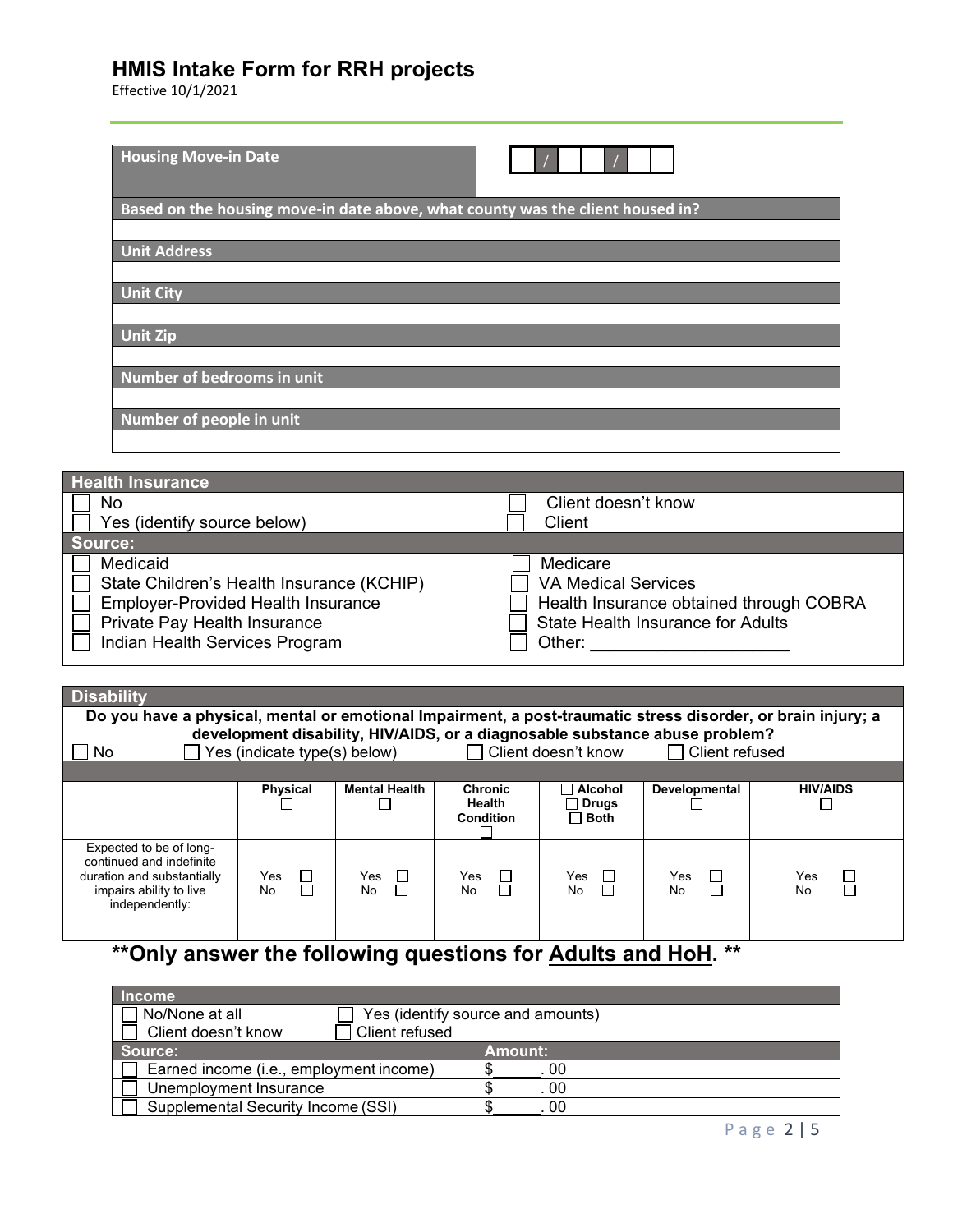Effective 10/1/2021

| Social Security Disability Income (SSDI)       | \$<br>.00  |
|------------------------------------------------|------------|
| Retirement Income from Social Security         | \$<br>.00  |
| VA Service-Connected Disability                | \$<br>.00  |
| Compensation                                   |            |
| VA Non-Service-Connected Disability Pension    | \$<br>.00  |
| <b>Worker's Compensation</b>                   | \$<br>.00  |
| <b>Temporary Assistance for Needy Families</b> | .00        |
| TANF)                                          |            |
| General Assistance (GA)                        | \$<br>.00  |
| Private disability Insurance                   | \$<br>. 00 |
| Pension or retirement income from a former     | \$<br>.00  |
| job                                            |            |
| <b>Child Support</b>                           | \$<br>. 00 |
| Alimony or other spousal support               | \$<br>. 00 |
| Other source:                                  | \$<br>. 00 |
| <b>Total Monthly Income:</b>                   |            |

| <b>Non-Cash Benefits</b>                                                                                                                                                                                                                      |                             |
|-----------------------------------------------------------------------------------------------------------------------------------------------------------------------------------------------------------------------------------------------|-----------------------------|
| No/None at all                                                                                                                                                                                                                                | Yes (Identify source below) |
| Client doesn't know                                                                                                                                                                                                                           | Client refused              |
| Source:                                                                                                                                                                                                                                       |                             |
| Supplemental Nutrition Assistance Program (SNAP)<br>Special Supplemental, Nutrition Program for Women, Infants, and Children (WIC)<br><b>TANF Child Care services</b><br>TANF transportation services<br>Other TANF-funded services<br>Other: |                             |

| Client's Prior Living Situation - Prior to Project Entry |                                     |                         |                                                                                                        |  |  |
|----------------------------------------------------------|-------------------------------------|-------------------------|--------------------------------------------------------------------------------------------------------|--|--|
|                                                          |                                     |                         | (Select one Living Situation and answer the corresponding questions in the order in which they appear) |  |  |
|                                                          | <b>Literally Homeless Situation</b> | Institutional Situation | <b>Transitional/Permanent Housing</b>                                                                  |  |  |
|                                                          |                                     |                         | <b>Situation</b>                                                                                       |  |  |
|                                                          | Place not meant for habitation      | Foster care home or     | Residential project or halfway house with no                                                           |  |  |
|                                                          | lo a a vobiclo abandonod building   | foctor group home       | homologe eritoria                                                                                      |  |  |

| foster group home                 |                                                     |                                                                                                          |
|-----------------------------------|-----------------------------------------------------|----------------------------------------------------------------------------------------------------------|
|                                   | $\Box$ Hotel or motel paid for without emergency    |                                                                                                          |
| $\Box$ Hospital or other          | shelter voucher                                     |                                                                                                          |
| residential non-psychiatric       | $\Box$ Transitional housing for homeless persons    | Client doesn't                                                                                           |
| medical facility                  | (including homeless youth)                          | know                                                                                                     |
|                                   |                                                     | Client refused                                                                                           |
|                                   |                                                     |                                                                                                          |
| detention facility                | house                                               |                                                                                                          |
|                                   | $\Box$ Staying or living in a family member's room, |                                                                                                          |
| $\Box$ Long-term care facility or | apartment or house                                  |                                                                                                          |
| nursing home                      | □Rental by client, with GPD TIP housing             |                                                                                                          |
|                                   | subsidy                                             |                                                                                                          |
| $\Box$ Psychiatric hospital or    | $\Box$ Rental by client, with VASH housing subsidy  |                                                                                                          |
| other psychiatric facility        | $\Box$ Permanent housing (other than RRH) for       |                                                                                                          |
|                                   | formerly homeless persons                           |                                                                                                          |
| $\Box$ Substance abuse            | $\Box$ Rental by client, with RRH or equivalent     |                                                                                                          |
| treatment facility or detox       | subsidy                                             |                                                                                                          |
| center                            | Rental by client, with HCV voucher (tenant or       |                                                                                                          |
|                                   | project based)                                      |                                                                                                          |
|                                   | $\Box$ Rental by client in a public housing unit    |                                                                                                          |
|                                   | $\Box$ Rental by client, no ongoing housing subsidy |                                                                                                          |
|                                   | $\Box$ Rental by client with other ongoing housing  |                                                                                                          |
|                                   | subsidy                                             |                                                                                                          |
|                                   | $\Box$ Owned by client, with ongoing housing        |                                                                                                          |
|                                   | subsidy                                             |                                                                                                          |
|                                   | $\Box$ Jail, prison or juvenile                     | homeless criteria<br>$\Box$ Host Home (non-crisis)<br>Staying or living in a friend's room, apartment or |

**Other**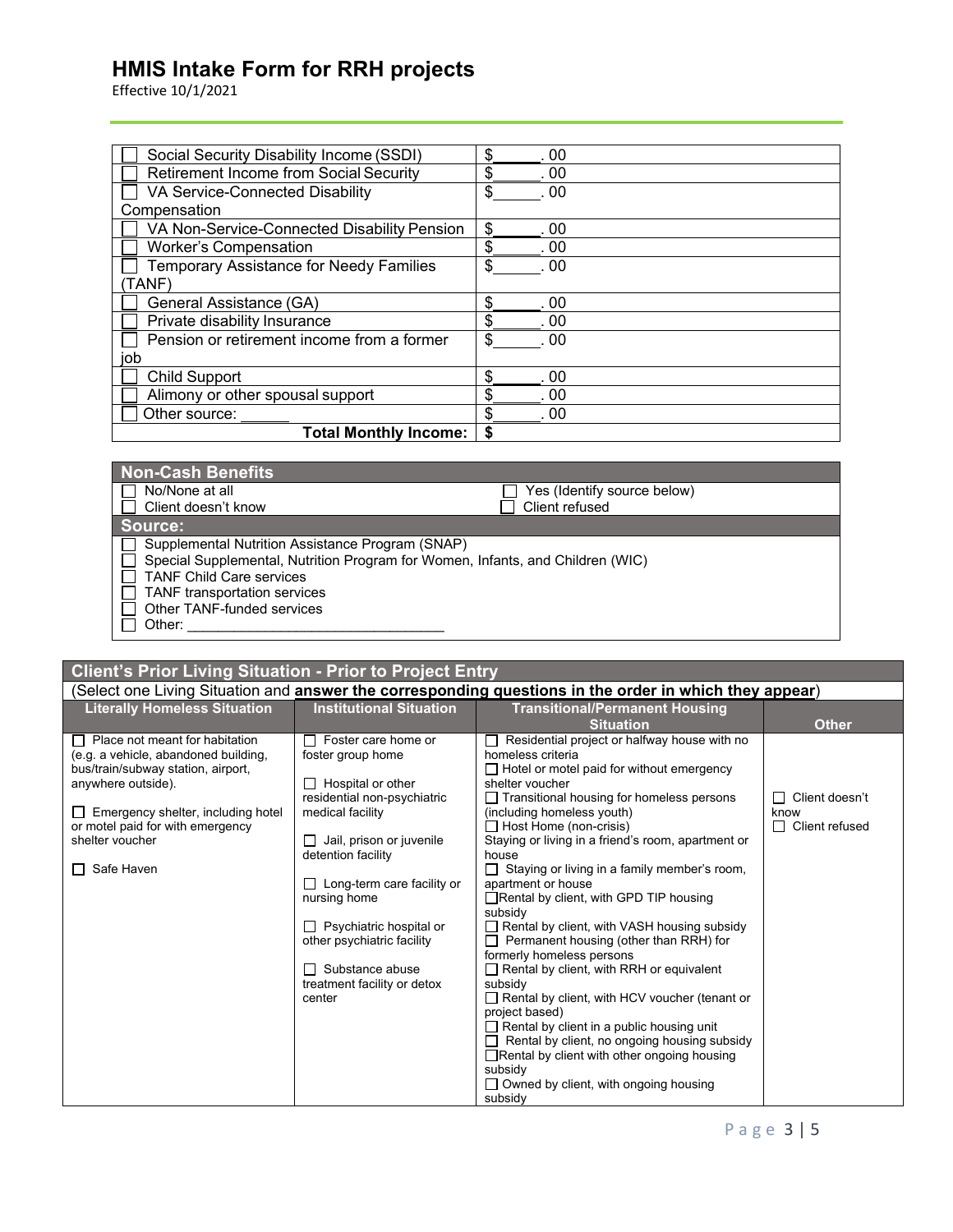Effective 10/1/2021

|                                          |                                 | Owned by client, no ongoing housing                |                     |
|------------------------------------------|---------------------------------|----------------------------------------------------|---------------------|
|                                          |                                 | subsidy                                            |                     |
| Length of Stay in Prior Living           | Length of Stay in Prior         | Length of Stay in Prior Living Situation (i.e.     |                     |
| Situation (i.e. the literally homeless   | Living Situation (i.e. the      | the housing situation identified above)            |                     |
| situation identified above)?             | institutional situation         |                                                    |                     |
|                                          | identified above)?              | One night or less                                  |                     |
| One night or less<br>П                   |                                 | $\Box$ Two to six nights                           |                     |
| $\Box$ Two to six nights                 | One night or less               | One week or more but less than one month<br>П      | Client doesn't<br>П |
| One week or more but less than           | Two to six nights               | $\Box$<br>One month or more but less than 90 days  | know                |
| one month                                | One week or more but            | 90 days or more but less than one year             | Client refused<br>П |
| $\Box$ One month or more but less than   | less than one month             | One year or longer<br>$\perp$                      |                     |
| 90 days                                  | $\Box$ One month or more but    |                                                    |                     |
| $\Box$ 90 days or more but less than one | less than 90 days               | Did you stay in the housing situation less         |                     |
| year                                     | $\Box$ 90 days or more but less | than 7 nights?                                     |                     |
| $\Box$ One year or longer                | than one year                   |                                                    |                     |
|                                          | $\Box$ One year or longer       | Yes (If YES - Complete SECTION III)                |                     |
|                                          |                                 | No (If NO - End Homeless History Interview)        |                     |
|                                          | Did you stay in the             |                                                    |                     |
|                                          | institutional situation less    |                                                    |                     |
|                                          | than 90 days?                   |                                                    |                     |
|                                          | $\Box$ Yes (If YES – Complete   |                                                    |                     |
|                                          | <b>SECTION III)</b>             |                                                    |                     |
|                                          | $\Box$ No (If NO – End          |                                                    |                     |
|                                          | Homeless History Interview)     |                                                    |                     |
|                                          | On the night before             | On the night before entering the housing           |                     |
|                                          | entering the institutional      | situation did you stay on the streets, in          |                     |
| $\Box$ N/A                               | situation did you stay on       | emergency shelter or a safe haven?                 |                     |
| (Complete SECTION IV Below)              | the streets, in emergency       |                                                    | Client doesn't<br>П |
|                                          | shelter or a safe haven?        | $\Box$ Yes (If YES – Complete SECTION IV)          | know                |
|                                          |                                 | $\Box$ No (If NO – End Homeless History Interview) | Client refused<br>П |
|                                          | $\Box$ Yes (If YES – Complete   |                                                    |                     |
|                                          | SECTION IV)                     |                                                    |                     |
|                                          | $\Box$ No (If NO – End          |                                                    |                     |
|                                          | Homeless History Interview)     |                                                    |                     |

| On the night before your previous stay, was that on the streets, in an Emergency<br>Shelter, or Safe Haven?                                                                                                   | Approximate start of homelessness:                                                                    |
|---------------------------------------------------------------------------------------------------------------------------------------------------------------------------------------------------------------|-------------------------------------------------------------------------------------------------------|
| $\Box$ No<br>Yes                                                                                                                                                                                              |                                                                                                       |
| Total number of times homeless on the street, in ES, or SH in the past three years<br>$\Box$ One time<br>Three times<br>Two times<br>$\Box$ Client doesn't know<br>$\Box$ Four times<br>$\Box$ Client refused | Total number of months homeless on the street, in emergency shelter, or SH in the<br>past three years |

| <b>Domestic Violence</b>                           |                                                                                |                |  |  |  |
|----------------------------------------------------|--------------------------------------------------------------------------------|----------------|--|--|--|
|                                                    | Are you, or have you been a survivor of domestic or intimate partner violence? |                |  |  |  |
| Yes<br>No                                          | Client doesn't know                                                            | Client refused |  |  |  |
| If YES, how long ago did you have this experience? |                                                                                |                |  |  |  |
| Within the past 3 months                           | year ago or more                                                               |                |  |  |  |
| 3 to 6 months ago                                  | 6 months to 1 year ago                                                         |                |  |  |  |
| Client doesn't know                                | Client refused                                                                 |                |  |  |  |
| If Yes, are you currently fleeing?                 |                                                                                |                |  |  |  |
| No.                                                | Yes                                                                            |                |  |  |  |
| Client doesn't know                                | Client refused                                                                 |                |  |  |  |

| <b>Foster Care</b> |    | <b>Zip Code of Last Permanent Address</b> |
|--------------------|----|-------------------------------------------|
| Yes                | Nc |                                           |